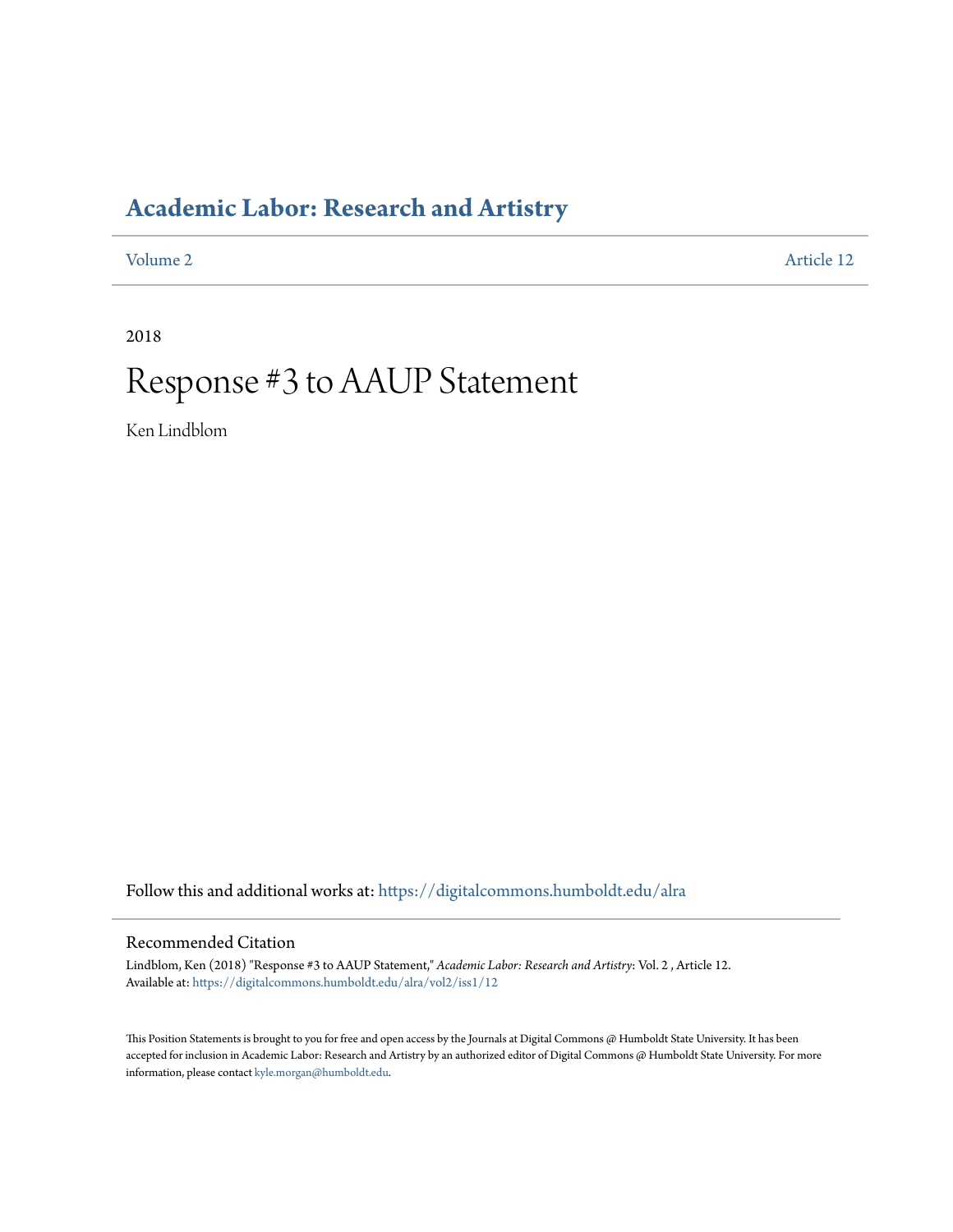## Response #3 to AAUP Statement

#### Ken Lindblom

*Stony Brook University, State University of New York*

ot all adjunct faculty situations are created equal. Some adjunct faculty—probably the most ethical manifestation—are full-time specialists, who agree to teach a class in their specialty. Because these faculty have full-time jobs, they teach at the college level for enjoyment, for prestige, and/or to give back to the community. The low salary they are paid isn't really right—as their hard-earned expertise is certainly worth more—but no one is really getting the shaft. While I was dean of the School of Professional Development at Stony Brook University (SUNY), we employed many faculty who fit this description, especially in our Human Resources Management and Higher Education Administration programs (please note that in this response I do not represent Stony Brook University). **N**

Close to this situation is another manifestation: the retired professional. These colleagues had finished a full career and were interested in teaching a class or two to keep themselves sharp and to give back to their community. They also no doubt appreciated the prestige of teaching at the college level, and they made good use of the modest salary, which they often referred to as "dining out money." We employed many faculty members who fit this description, especially in the Liberal Studies program and the program that leads to K-12 administrative certification.

*Academic Labor: Research and Artistry 1.2* (2018)

1

Ken Lindblom is Associate Professor of English at Stony Brook University, SUNY. His latest book, *Continuing the Journey 2: Being a Better Teacher of Authentic Writing*, co-authored with Leila Christenbury will be published by the National Council of Teachers of English in fall 2018. Ken was active in United University Professions, as a delegate and board member, before he was appointed a dean in 2017.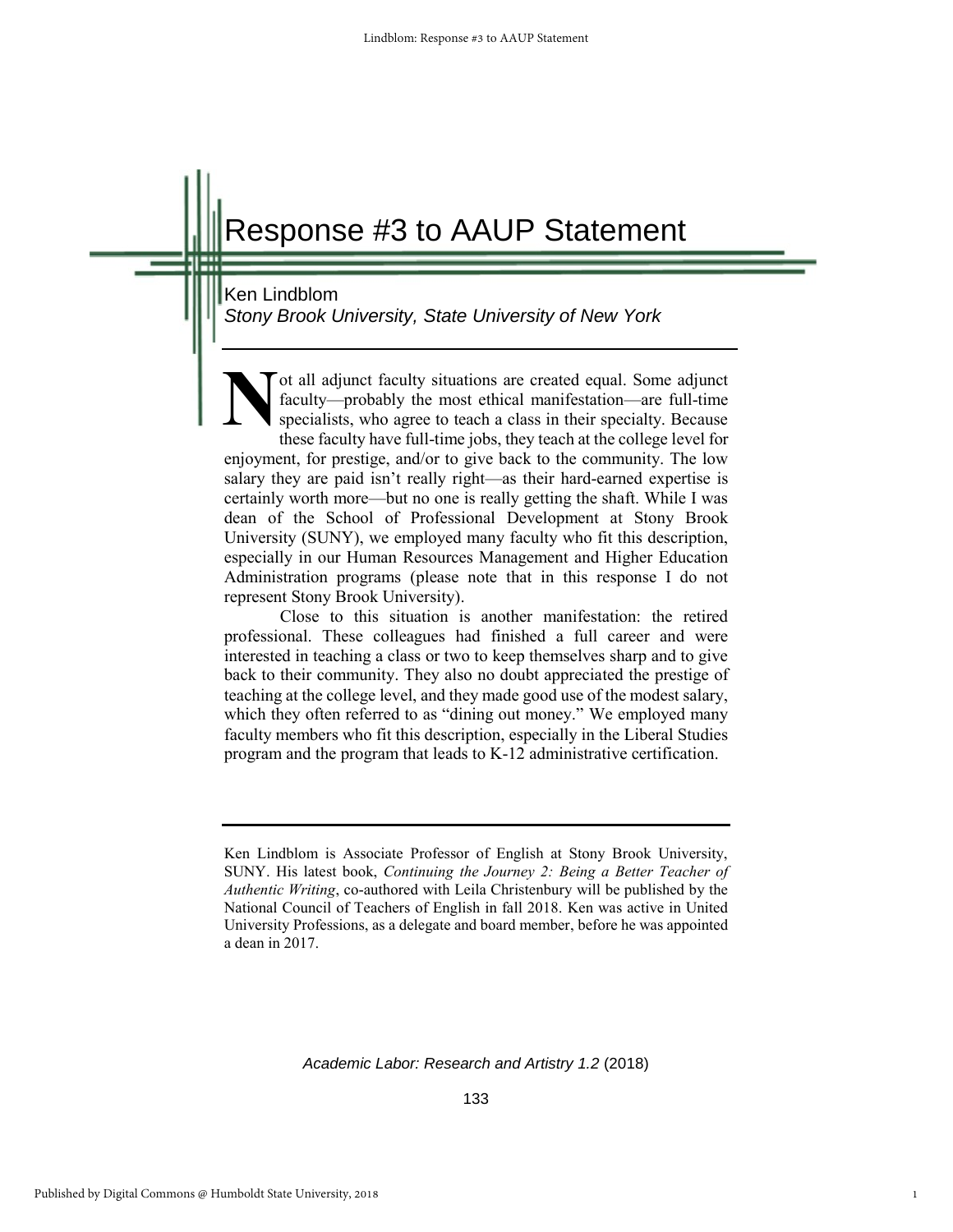Because we have a strong faculty-staff union in SUNY (the United University Professions, or UUP), adjunct faculty who teach at least two courses in a semester earn benefits, including dental and vision, which retired teachers often find very helpful enhancements. Again, the value these colleagues bring to the school far exceeds the salary they are paid, but everyone gets something valuable from the relationship. It's mostly symbiotic.

A third situation for adjunct faculty is different. These are colleagues who have developed high-level expertise and have survived increasingly competitive searches to teach 3, 4, 5, or even more courses per semester in a "part-time" capacity. Many of them have terminal degrees, and the great majority of them have honed their professional skills such that their students receive expert instruction comparable to (or exceeding) full-time faculty. These faculty would prefer full-time status indeed, they have cobbled together for themselves teaching loads that can surpass full-timers' loads—but full-time positions are not available to them. They earn low salaries, excruciatingly low given their experience and ability, but because they are willing to do it, and because institutions are willing to allow them to do it, they remain in underfunded, underappreciated, and over-exploited employment situations. Stephen Mumme and his colleagues do an excellent job of pointing out problematic issues that arise for these colleagues. We hired many faculty members in this frame in the School of Professional Development, as well, and as dean, the situation was for me, I'll put it mildly, uncomfortable.

Adjunct faculty in the last instance are often in fields that have large numbers of people willing and able to teach in them—such as my own field, English, and other areas in the humanities, or in core subjects like basic math and science. Since students generally pay the same tuition for courses, there is no foundational reason why colleges and universities should not be able to fund full-time faculty to teach these courses. Rather, adjunct faculty should, theoretically, be hired only in cases when there is an unexpected course section that is needed due to a resignation, a death, a leave, an unexpected over-enrollment of students, or some other urgent exigence.

And yet, as Mumme et. al. put it, a "dark side" has arisen: Adjunct faculty have over time been allowed to fill the teaching ranks at colleges and universities, and those institutions have gotten used to depending, quietly, upon that, frankly, exploited labor. The growth in adjunct faculty nationally is not much different from those Mumme et. al. report for Colorado. If current trends continue, adjunct teaching will outpace fulltime, tenure-line faculty.

I have been a tenure-line or tenured college faculty member since 1997. From March of 2017 till mid-July 2018, I was appointed as a dean, and for the first time in my career, I was responsible for programs that depended on a high percentage of adjunct faculty, many of whom have the credentials and experience to be employed full time and who would like

#### *Academic Labor: Research and Artistry 1.2* (2018)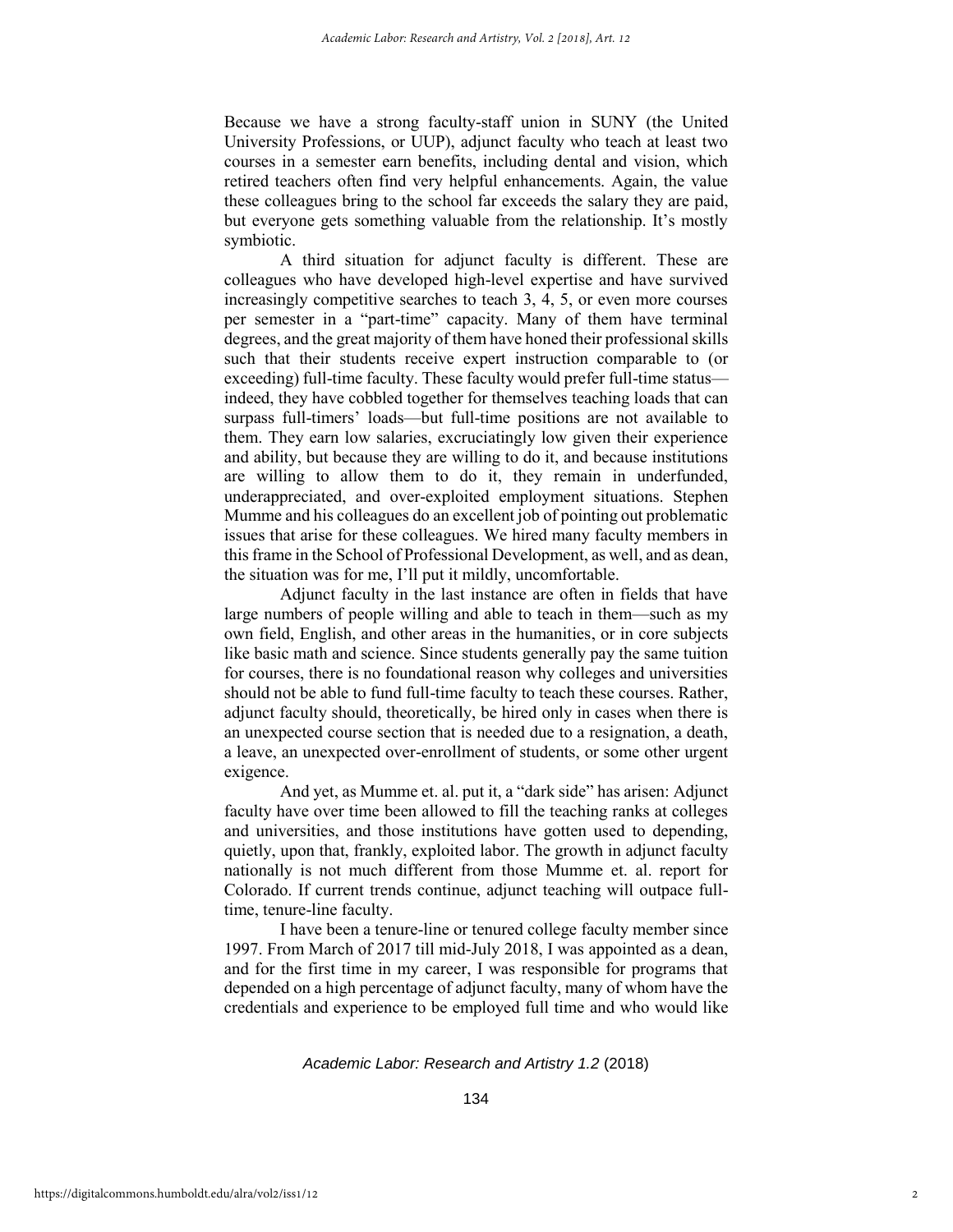to be. The School of Professional Development (SPD) is the university's agent for professional development and for professional master's degree programs in areas in education, human resources, and more. From my perspective, the school's mission is to provide high quality professional education, and to make as much revenue as possible for the university to use elsewhere to fund its research, teaching, and service missions.

As state funding has decreased, the need for institution-wide revenue generation has also increased. The drop in student enrollment which happened dramatically in education fields nationally in 2009-2011 and has not recovered—has been a tremendous blow to SPD and similar schools. As a result, at SPD we have had to ask fewer faculty to do more work for the same salary. Our colleagues are unhappy about this, of course, but they remain committed to the mission and the students, and they do what is needed.

It would be wonderful to get adjunct faculty more involved in pedagogical decisions and to offer them more professional development and communication together as a faculty group. But, how much time is appropriate to ask poorly-compensated employees to put in on top of the hours they are being paid for? How many meetings should they be asked or required to attend? How much time (and gasoline and parking fees and child care fees) should they be asked to contribute? On the other hand, how much easier should we make their work? Should we provide them with a lock-step syllabus, so they don't have to plan instruction? Should we simply hand them policies and instructional practices, so they don't have to work them out themselves? How much of our colleagues' autonomy and creativity should we cash in for their convenience?

Putting all this together, even the best-intended managers have a difficult time enhancing adjunct faculty salary, status, autonomy, and input while maintaining necessary and expected revenue. That said, the very idea that quietly depending on unfairly-treated colleagues was ever even an option is somewhat sickening. In short, a systemic discrimination has been baked into the ways in which too many colleges and universities operate. This allows chairs, deans, and provosts to throw up their hands in apparently-inescapable surrender (if they choose to do so), while adjunct faculty continue to prop up the very institutions that depend on their exploited labor. There aren't many ways out of this dim labyrinth:

- Colleges/universities can voluntarily choose to decrease their revenue by hiring more full-time faculty and making due with less revenue, shrinking their missions and impact.
- Adjunct faculty can quit the profession—all at once forsaking years of experience and hard work and giving up extremely satisfying and important work.

*Academic Labor: Research and Artistry 1.2* (2018)